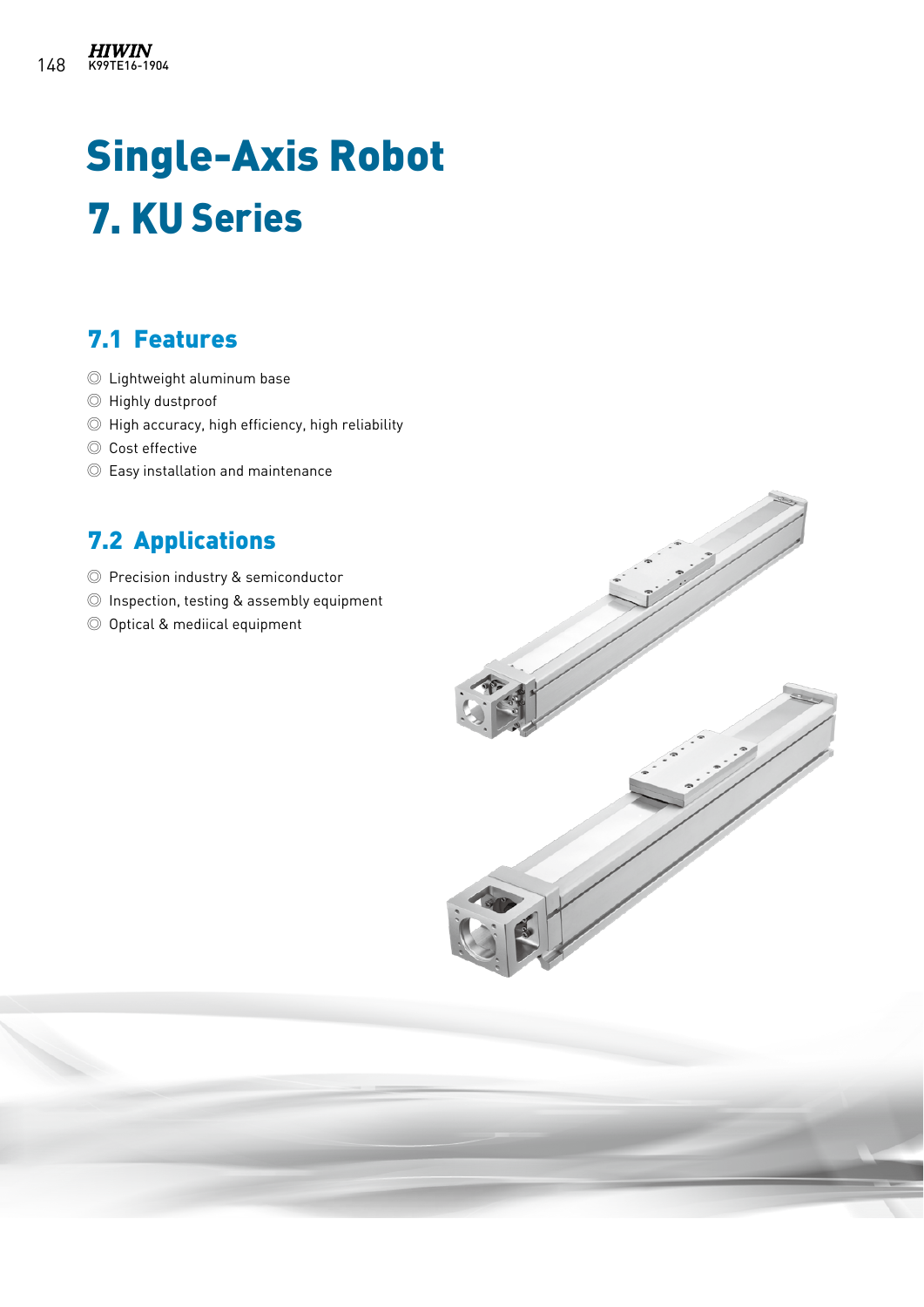# 7.3 KU Mounting

# Square nut



|             | В |      |        | D <sub>1</sub> | Н   |
|-------------|---|------|--------|----------------|-----|
| <b>KU60</b> | 5 | 9.9  | M4x0.7 | 6.8            | 3.2 |
| <b>KU80</b> | 8 | 11.3 | M5x0.8 | 7.8            |     |

18

 $\stackrel{\infty}{=}$ 3 13



| <b>KU Model</b> | S <sub>1</sub> | <b>Screw</b>   |
|-----------------|----------------|----------------|
| KU80            | 93             | M <sub>5</sub> |
| KU60            | 71             | M4             |

S1 Note:In addition to square nuts, special nuts are also available. Please contant HIWIN sales.

## Fixed plate

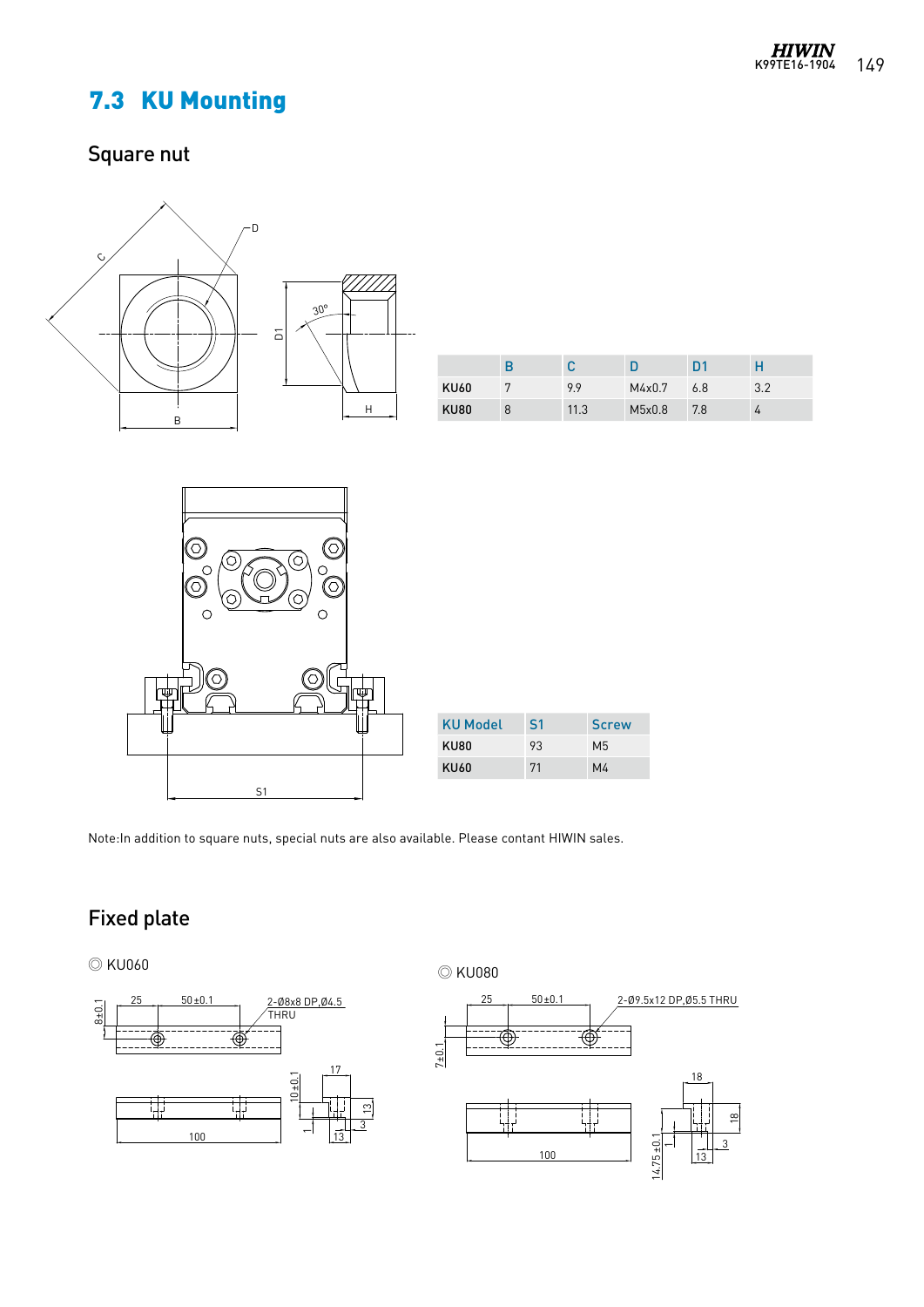## 7.4 KU Series

# Model Number for KU060



| <b>Effective</b><br>Stroke (mm) | L1  | L <sub>2</sub> | Weight<br>(kq) |
|---------------------------------|-----|----------------|----------------|
| 50                              | 297 | 331            | 1              |
| 100                             | 347 | 381            | 1.5            |
| 150                             | 397 | 431            | $\overline{2}$ |
| 200                             | 447 | 481            | 2.5            |
| 250                             | 497 | 531            | 3              |
| 300                             | 547 | 581            | 3.5            |
| 350                             | 597 | 631            | 4              |
| 400                             | 647 | 681            | 4.5            |
| 450                             | 697 | 731            | 5              |
| 500                             | 747 | 781            | 5.5            |
| 550                             | 797 | 831            | 6              |
| 600                             | 847 | 881            | 6.5            |
|                                 |     |                |                |

| AC motor output     |                                                                    |        | W                       |            | 100                  |  |
|---------------------|--------------------------------------------------------------------|--------|-------------------------|------------|----------------------|--|
| <b>Drive</b>        |                                                                    |        |                         |            | Ballscrew C7(normal) |  |
| Lead                |                                                                    |        | mm                      | 5          | 10                   |  |
| <b>Rated RPM</b>    |                                                                    |        | <b>RPM</b>              | 3000       | 3000                 |  |
| Max linear speed*   |                                                                    | mm/sec | 250                     | 500        |                      |  |
| <b>Rated thrust</b> |                                                                    | N      | 280                     | 140        |                      |  |
| Repeatability       |                                                                    |        | mm                      | ±0.02      |                      |  |
|                     | <b>Effective stroke</b>                                            |        |                         | $50 - 600$ |                      |  |
| Max load (H)        |                                                                    |        | kg                      | 30         | 20                   |  |
|                     | Fz<br>Mz                                                           | Fyd    | N                       | 50         | 50                   |  |
| Rated               |                                                                    | Fzd    | N                       | 300        | 200                  |  |
| dynamic             |                                                                    | Mxd    | $N-m$                   | 10         | 10.5                 |  |
| load**              | Mv<br>Fv<br>Mx<br>$F_x$ <sup><math>\overrightarrow{f}</math></sup> | Myd    | $N-m$                   | 8          | 9                    |  |
|                     |                                                                    |        | $N-m$                   | 8          | 9                    |  |
| Permitted<br>load   | Fz<br>Fy<br>$Mx$ .<br>My<br>Mxd<br>Fzd<br>Myd<br>Fyd               |        | $\frac{Mz}{Mzd} \leq 1$ |            |                      |  |
| condition***        | $Fy \cdot Fz \cdot Mx \cdot My \cdot Mz$ are working loads         |        |                         |            |                      |  |

\* Vibration might occur when the effective stroke is longer than 500mm.

The maximum speed should be decreased by 15% for every 100mm of increased stroke.

\*\*The load condition is based on 10,000km operation.

\*\*\* If used in a special condition, please contact HIWIN.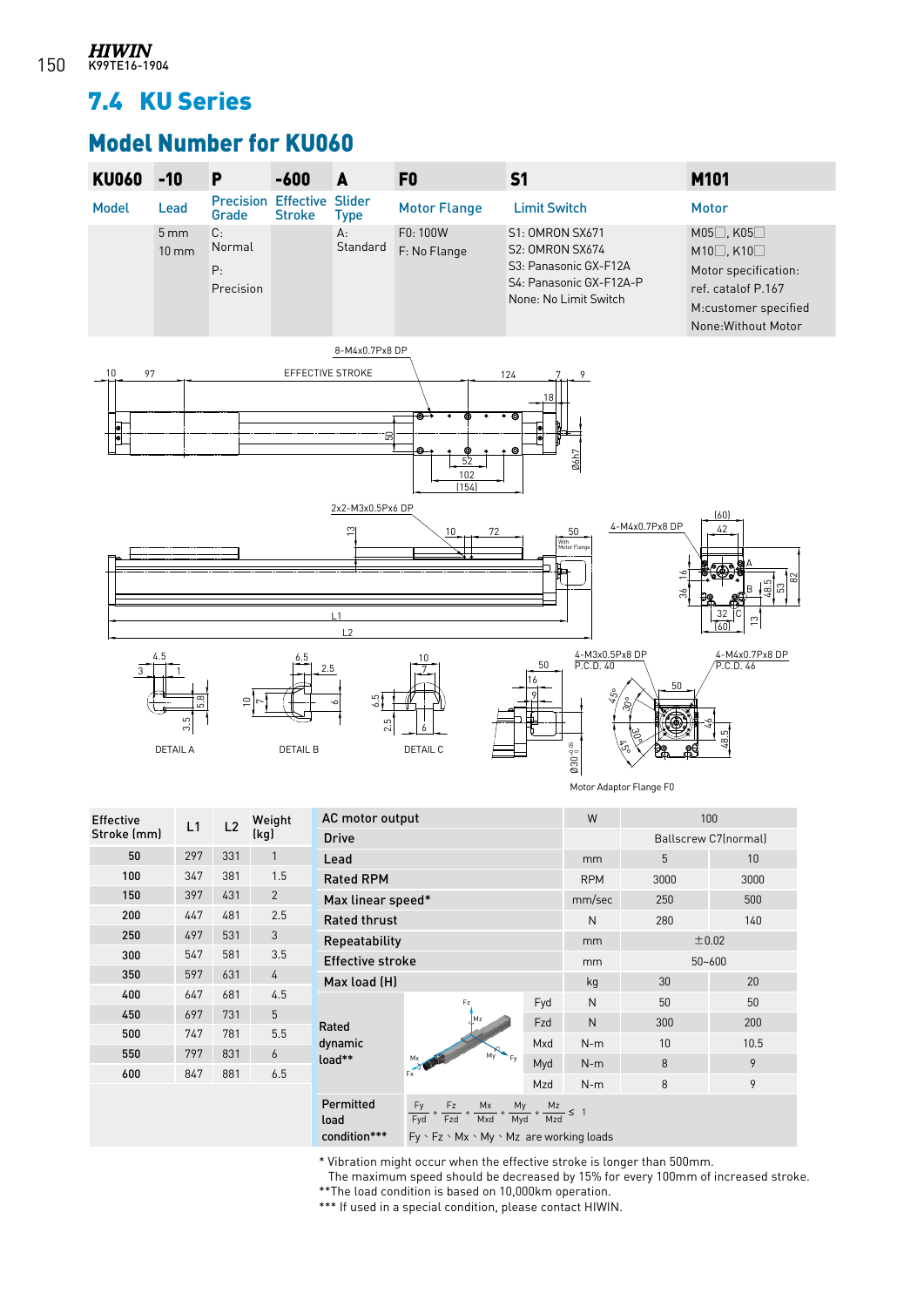# Model Number for KU080

| <b>KU080</b>     | $-10$                                                   | P                                   | $-1100$                     | A                                                          | F <sub>0</sub>                                                                    | S <sub>1</sub>                                   |                                                                           |                              | M201                                                                                          |                                                 |
|------------------|---------------------------------------------------------|-------------------------------------|-----------------------------|------------------------------------------------------------|-----------------------------------------------------------------------------------|--------------------------------------------------|---------------------------------------------------------------------------|------------------------------|-----------------------------------------------------------------------------------------------|-------------------------------------------------|
| <b>Model</b>     | Lead                                                    | <b>Precision Effective</b><br>Grade | <b>Stroke</b>               | Slider<br><b>Type</b>                                      | <b>Motor Flange</b>                                                               | <b>Limit Switch</b>                              |                                                                           |                              | <b>Motor</b>                                                                                  |                                                 |
|                  | 5 <sub>mm</sub><br>$10 \text{ mm}$<br>$20 \, \text{mm}$ | C:<br>Normal<br>P:<br>Precision     |                             | А:<br>Standard                                             | F0:200W<br>F:<br>Without Flange                                                   | <b>S1: OMRON SX671</b><br><b>S2: OMRON SX674</b> | S3: Panasonic GX-F12A<br>S4: Panasonic GX-F12A-P<br>None: No Limit Switch |                              | М20□, К20□<br>M40□, K40□<br>Motor specification:<br>ref. catalof P.167<br>None: Without Motor | M:customer specified                            |
| 105              |                                                         | EFFECTIVE STROKE                    | 8-M5x0.8Px9 DP<br>⊕<br>ക    | ©<br>$\ddot{\bullet}$<br>$\circ$<br>®<br>40<br>85<br>(170) | 138                                                                               |                                                  |                                                                           |                              |                                                                                               |                                                 |
|                  |                                                         |                                     | 2x2-M3x0.5Px6 DP<br>의<br> 2 |                                                            | 65                                                                                | With Motor Flange                                | 4-M5x0.8Px10 DP<br>51.5                                                   | [80]<br>[80]                 |                                                                                               |                                                 |
| <b>DETAIL A</b>  |                                                         | 10.5<br><b>DETAIL B</b>             |                             | 15<br>DETAIL C                                             |                                                                                   | 29<br>18<br>Motor Flange F0                      | 3.5<br>$0.60^{+0.05}$<br>046.5<br>08h7                                    | 4-M5x0.8Px10 DP<br>P.C.D. 70 | [80]<br>79<br>[80]                                                                            | 4-M4x0.7Px8 DP<br>P.C.D. 60<br>$\overline{\Xi}$ |
| <b>Effective</b> | L1                                                      | L <sub>2</sub>                      | Weight                      | AC motor output                                            |                                                                                   |                                                  | W                                                                         |                              | 200                                                                                           |                                                 |
| Stroke (mm)      |                                                         |                                     | (kg)                        | Drive                                                      |                                                                                   |                                                  |                                                                           |                              | Ballscrew C7(normal)                                                                          |                                                 |
| 100<br>150       |                                                         | 384<br>420<br>434<br>470            | 7.04<br>7.48                | Lead                                                       |                                                                                   |                                                  | mm                                                                        | $\sqrt{5}$                   | $10\,$                                                                                        | 20                                              |
| 200              |                                                         | 484<br>520                          | 7.92                        | <b>Rated RPM</b>                                           |                                                                                   |                                                  | <b>RPM</b>                                                                | 3000                         | 3000                                                                                          | 3000                                            |
| 250              | 534                                                     | 570                                 | 8.36                        | Max linear speed*                                          |                                                                                   |                                                  | mm/sec                                                                    | 250                          | 500                                                                                           | 1000                                            |
| 300              |                                                         | 584<br>620                          | $8.8\,$                     | Rated thrust                                               |                                                                                   |                                                  | ${\sf N}$                                                                 | 560                          | 280                                                                                           | 140                                             |
| 350<br>400       | 634<br>684                                              | 670<br>720                          | 9.24<br>9.68                | Repeatability                                              |                                                                                   |                                                  | mm                                                                        |                              | ±0.02                                                                                         |                                                 |
| 450              | 734                                                     | 770                                 | 10.12                       | <b>Effective stroke</b>                                    |                                                                                   |                                                  | mm                                                                        |                              | 100~1100                                                                                      |                                                 |
| 500              |                                                         | 784<br>820                          | 10.56                       | Max load (H)                                               |                                                                                   |                                                  | kg                                                                        | 60                           | $40\,$                                                                                        | 20                                              |
| 550              | 834                                                     | 870                                 | 11.0                        |                                                            | Fz                                                                                | Fyd                                              | ${\sf N}$                                                                 | 50                           | $50\,$                                                                                        | 50                                              |
| 600<br>650       | 934                                                     | 884<br>920<br>970                   | 11.44<br>11.88              | Rated                                                      |                                                                                   | Fzd                                              | ${\sf N}$                                                                 | 600                          | 400                                                                                           | 200                                             |
| 700              | 984                                                     | 1020                                | 12.32                       | dynamic                                                    |                                                                                   | Mxd                                              | $N-m$                                                                     | 11                           | 12.5                                                                                          | 14                                              |
| 750              | 1034                                                    | 1070                                | 12.76                       | load**                                                     |                                                                                   | Myd                                              | $N-m$                                                                     | 9                            | $10\,$                                                                                        | 11                                              |
| 800              | 1084                                                    | 1120                                | 13.2                        |                                                            |                                                                                   | Mzd                                              | $N-m$                                                                     | 9                            | 10                                                                                            | 11                                              |
| 850              | 1134                                                    | 1170<br>1220                        | 13.64<br>14.08              | Permitted                                                  |                                                                                   |                                                  |                                                                           |                              |                                                                                               |                                                 |
| 900<br>950       | 1184<br>1234                                            | 1270                                | 14.52                       | load                                                       | $+\frac{Fz}{Fzd} + \frac{Mx}{Mxd}$<br>$\frac{Fy}{Fyd}$                            | $+\frac{My}{Myd} + \frac{Mz}{Mzd} \leq 1$        |                                                                           |                              |                                                                                               |                                                 |
| 1000             | 1284                                                    | 1320                                | 14.96                       | condition***                                               | Fy \ Fz \ Mx \ My \ Mz are working loads                                          |                                                  |                                                                           |                              |                                                                                               |                                                 |
| 1050             | 1334                                                    | 1370                                | 15.4                        |                                                            | * Vibration might occur when the effective stroke is longer than 550mm.           |                                                  |                                                                           |                              |                                                                                               |                                                 |
| 1100             | 1384                                                    | 1420                                | 15.84                       |                                                            | The maximum speed should be decreased by 15% for every 100mm of increased stroke. |                                                  |                                                                           |                              |                                                                                               |                                                 |

\*\*The load condition is based on 10,000km operation.

\*\*\*If used in a special condition, please contact HIWIN.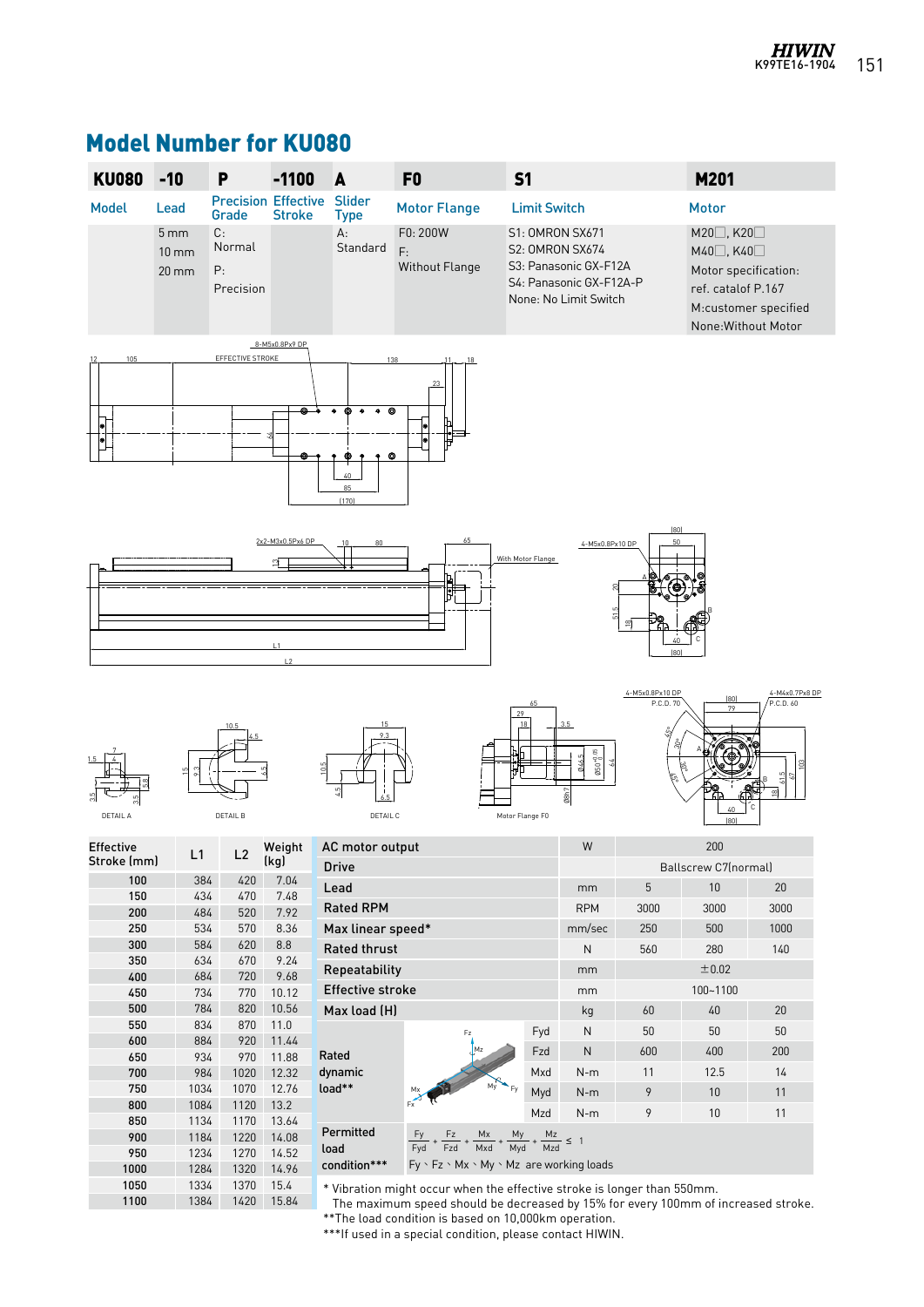# 7.5 Motor Adaptor Flange List

#### $\frac{1}{\sqrt{2}}$ KU60

Motor Adaptor Flange F0







#### $\frac{1}{\sqrt{2}}$ KU80

Motor Adaptor Flange F0



Motor Adaptor Flange F3



Motor Adaptor Flange F1



Motor Adaptor Flange F5



Motor Adaptor Flange F2



Motor Adaptor Flange F6

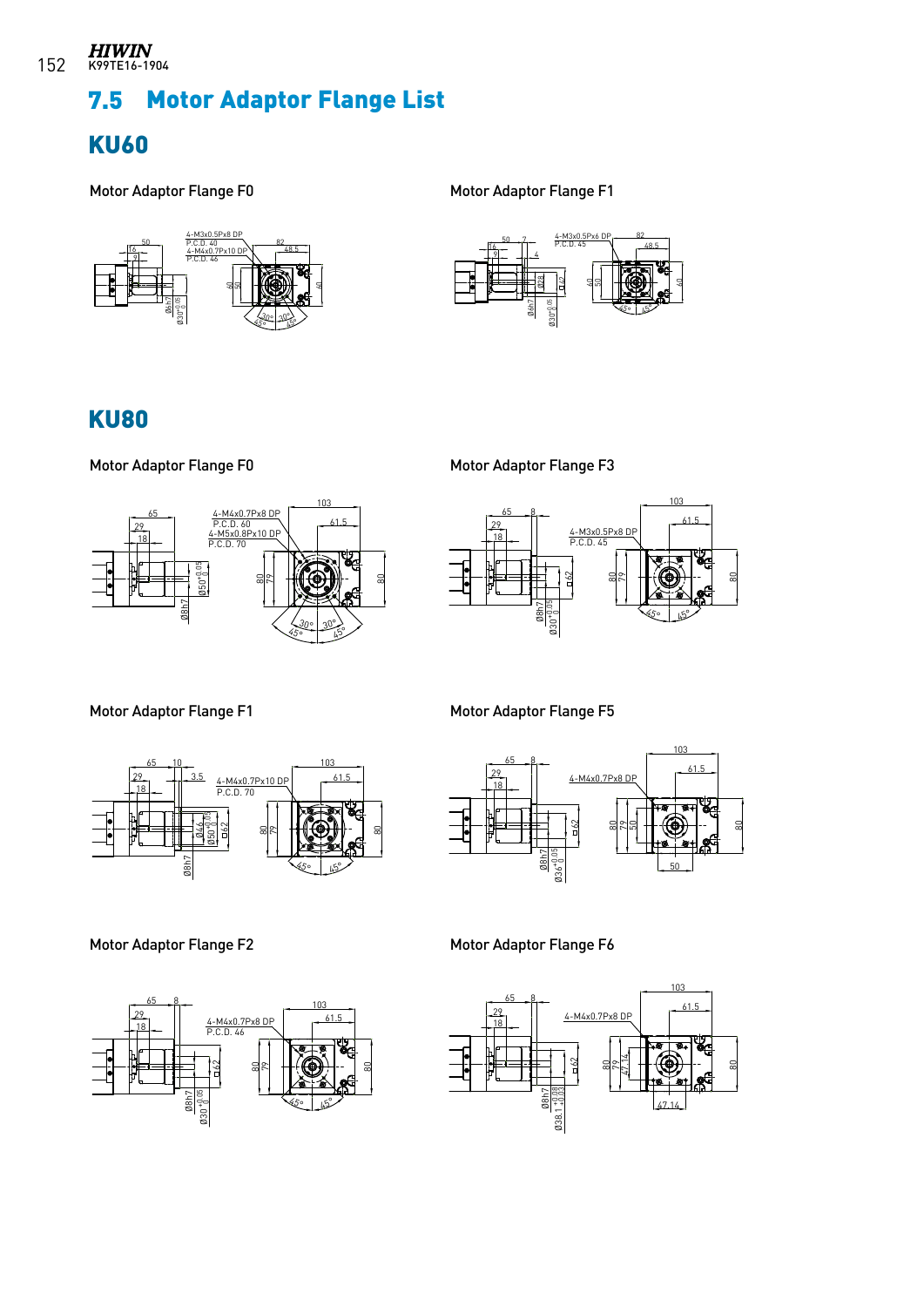

# 7.6 Motor Housing and Motor Adaptor Flange(KU Series)

## HIWIN Mikrosystem Servo Motor

|                     | Motor          |                | <b>Flange Selection</b> | <b>Drive</b>              | <b>Remarks</b> |
|---------------------|----------------|----------------|-------------------------|---------------------------|----------------|
| <b>Motor Output</b> |                | <b>KU60</b>    | <b>KU80</b>             |                           |                |
| 50W                 | $FRLS052$ $A4$ | F <sub>1</sub> | F <sub>3</sub>          | D2T-0123-S-A <sup>1</sup> | 220V           |
| 100W                | FRLS102        | F <sub>1</sub> | F <sub>3</sub>          |                           | 220V           |
| 200W                | FRLS202        |                | F <sub>0</sub>          |                           | 220V           |
| 400W                | $FRLS402$ 06   |                | F <sub>0</sub>          | $D2T-0423-S-B$            | 220V           |
| 750W                | $FRMS752$ 08   |                |                         | D2T-1023-S-C              | 220V           |

#### Mitsubishi Servo Motor

|                     | <b>Motor</b> |                | <b>Flange Selection</b> | <b>Drive</b>      | Remarks |
|---------------------|--------------|----------------|-------------------------|-------------------|---------|
| <b>Motor Output</b> |              | <b>KU60</b>    | <b>KU80</b>             |                   |         |
| 50W                 | HF-KP053     | F <sub>0</sub> | F <sub>2</sub>          | <b>MR-J3S-10A</b> | 220V    |
| 100W                | HF-KP13      | F <sub>0</sub> | F <sub>2</sub>          | MR-J3S-10A        | 220V    |
| 200W                | HF-KP23      |                | F <sub>0</sub>          | <b>MR-J3S-20A</b> | 220V    |
| 400W                | $HF-KP43$    | $\sim$         | F <sub>0</sub>          | MR-J3S-40A        | 220V    |
| 750W                | HF-KP73      |                |                         | <b>MR-J3S-70A</b> | 220V    |

#### Panasonic Servo Motor

| <b>Motor Output</b> | <b>Motor</b> |                          | <b>Flange Selection</b>  | <b>Drive</b> | <b>Remarks</b> |
|---------------------|--------------|--------------------------|--------------------------|--------------|----------------|
|                     |              | <b>KU60</b>              | <b>KU80</b>              |              |                |
| 50W                 | MSMD5AZP1    | F <sub>1</sub>           | F <sub>3</sub>           | MADDT1105    | 110V           |
| 50W                 | MSMD5AZP1    | F1                       | F <sub>3</sub>           | MADDT1205    | 220V           |
| 100W                | MSMD011P1    | F <sub>1</sub>           | F <sub>3</sub>           | MADDT1107    | 110V           |
| 100W                | MSMD012P1    | F <sub>1</sub>           | F <sub>3</sub>           | MADDT1205    | 220V           |
| 200W                | MSMD021P1    |                          | F <sub>1</sub>           | MADDT2110    | 110V           |
| 200W                | MSMD022P1    |                          | F <sub>1</sub>           | MADDT1207    | 220V           |
| 400W                | MSMD041P1    |                          | F <sub>1</sub>           | MADDT3120    | 110V           |
| 400W                | MSMD042P1    | $\overline{\phantom{0}}$ | F1                       | MADDT2210    | 220V           |
| 750W                | MSMD082S1    |                          | $\overline{\phantom{0}}$ | MADDT3520    | 220V           |

#### Yasukawa Servo Motor

| <b>Motor Output</b> | <b>Motor</b>  |                          | <b>Flange Selection</b> | <b>Drive</b> | <b>Remarks</b> |
|---------------------|---------------|--------------------------|-------------------------|--------------|----------------|
|                     |               | <b>KU60</b>              | <b>KU80</b>             |              |                |
| 50W                 | SGMAV-A5ADA61 | F <sub>0</sub>           | F <sub>2</sub>          | SGDV-R70A01A | with key       |
| 50W                 | SGMAV-A5ADA2C | F <sub>0</sub>           | F <sub>2</sub>          | SGDV-R70A01A | no key         |
| 50W                 | SGMAV-A5ADA21 | F <sub>0</sub>           | F <sub>2</sub>          | SGDV-R70A01A | no key         |
| 100W                | SGMAV-01ADA21 | F <sub>0</sub>           | F <sub>2</sub>          | SGDV-R90A01A |                |
| 200W                | SGMAV-02ADA21 |                          | F <sub>0</sub>          | SGDV-1R6A01A |                |
| 400W                | SGMAV-04ADA21 | $\overline{\phantom{0}}$ | F <sub>0</sub>          | SGDV-2R8A01A |                |
| 750W                | SGMAV-08ADA21 |                          |                         | SGDV-5R5A01A |                |